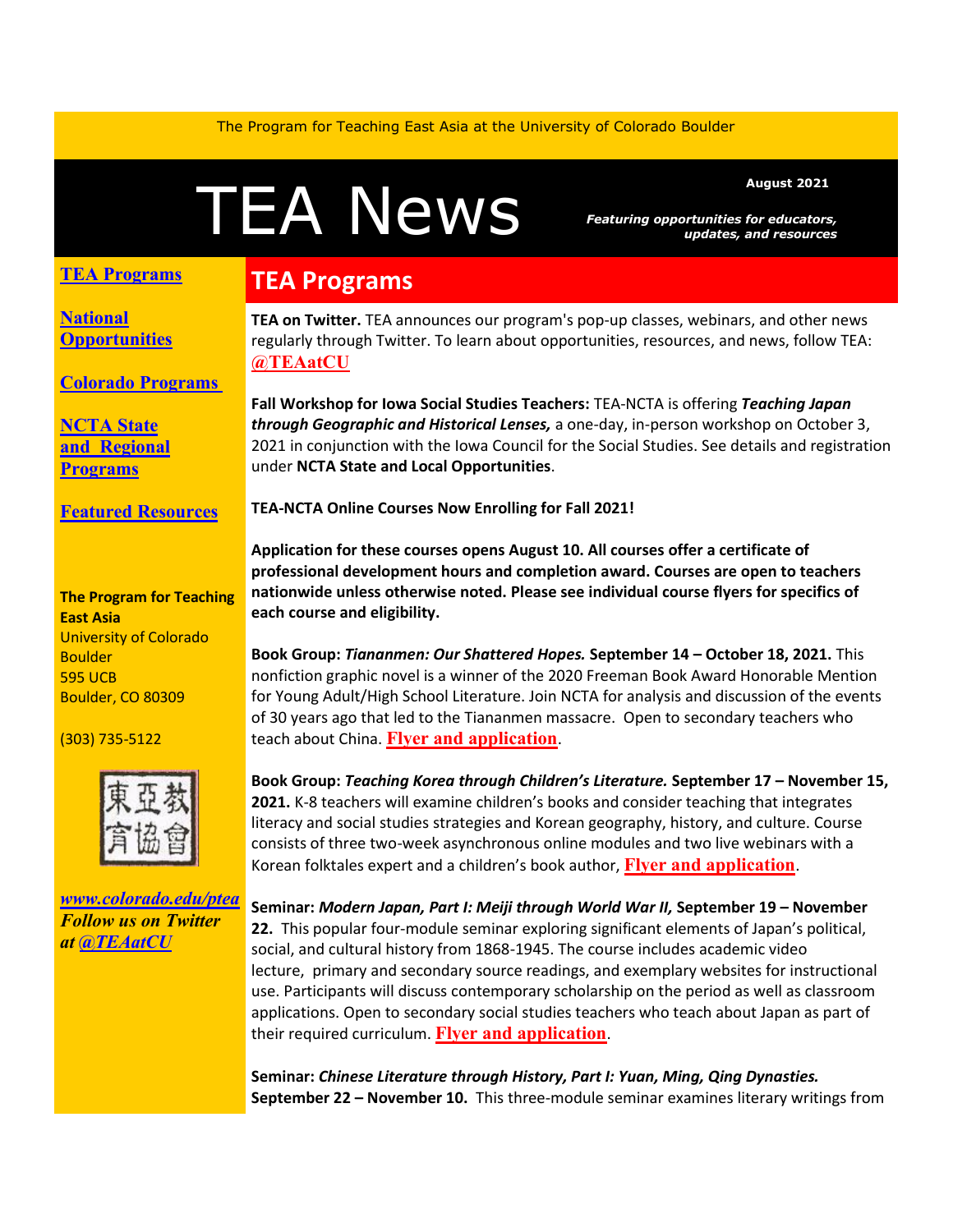China's Yuan, Ming, and Qing dynasties (171-1912 CE). Participating teachers will explore important, classroom-applicable pieces of literature that offer windows into Chinese history, society, and culture. Open to secondary teachers who teach about China as part of their required curriculum. **[Flyer and application](https://www.colorado.edu/ptea/sites/default/files/attached-files/lit_hist_2021_courseflyer.pdf)**.

**Book Group:** *The Land of Large Numbers: Linking Literature and Current Issues.* **October 2 – November 6, 2021**. In this four-week, 12-hour NCTA book group, participants will read short stories in the critically acclaimed *Land of Big Numbers* that examine the lives of individuals navigating the complexities of life in contemporary China. Each story will be accompanied by non-fiction background reading to establish context. **[Flyer and](https://www.colorado.edu/ptea/content/chinanumbersflyer)  [application](https://www.colorado.edu/ptea/content/chinanumbersflyer)**.

#### <span id="page-1-0"></span>**National Opportunities**

•

**NCTA Offerings from the Five College Center for East Asian Studies (FCCEAS).** FCCEAS has announced several online offerings for late summer and early fall 2021. More information and registration links **[here](https://www.fivecolleges.edu/fcceas)**.

• **Online Workshop:** *Ties that Bind: Women's Empowerment in early 20th Century Korea.* **August 12, 1-3 pm EDT.** What role did Christian missionaries and the Christian church play in the empowerment of Korean women in the early 20th century? This is the essential question which will be discussed in this 2-hour virtual workshop led by Lee-Ellen Strawn. Open to open to K-16 educators, administrators, and home school teachers. **[Registration](https://www.fivecolleges.edu/fcceas/ncta/2021-women-in-korea-workshop)**.

**Putting Books to Work. August 12, 7-8 pm ET.** Grace Lin, a *New York Times* bestselling author and illustrator, discusses how to encourage children to read books with culturally diverse characters. **[Register.](https://secure-web.cisco.com/1dLAuGHOgoLT8bj_BDO7MQlKue5Hv3a83An99vDeMmeX7_4JFM18_oopFaFR9Q7I2f8c2mNzBC0Re7tafkX_8uXK1aAVhEkC8ZWB3MyNcAENwXl8ZNAS9Kh7xj-qZTTApZ7jaupTAMgb_XN1ePvspdaoRclrEPFx1aq4-Il51_HIZpZwA2R_pdsk2A6MmMCqPM9GKBtvGbC8IKbk8nlieJC33c-ZgMjDBy1y3Ay50E3MLorWYj7CUaGboOa8C4ADMCp7jodAcXfAQpQbU49_SpbM4KvkTTplsnHfYvfNKkCcUTj09GA7i6w_c_rFJq9Fa7xt8GShOZU8CHdsCOZPp6E8c7wgMSldrW0PhqO-oFtIKk5G065dLFzW_3dWtCjaybgSA6HNRjC5TAU8mTrslxDUuTCK0TCtocjtvmeFX-7F5vEnypaXBKsL8Line8Nz-CRTaFtMtKBVU4rqK8wO8dg/https%3A%2F%2Fwww.carlemuseum.org%2Fvisit%2Fevents%2Fputting-books-work%3Ffbclid%3DIwAR1BXJDsOzKjgzL8jVZgKV0e5pQngEmD7ANfJz5nMJb3tFQiIC9FseOhSjI)**

**Teachers of Critical Languages Program Grant. Application deadline: October 22, 2021**.Opportunity for K-12 schools to launch a new Chinese language program or expand an existing one by hosting a teacher from China. **[Information and application here](https://tclprogram.org/apply-us-schools)**.

**Online, one-day workshop:** *Cross-Cultural Comparison between South Korea and America: Stereotypes and Biases***. October 16, 2021, 11am – 6pm EST.** Application deadline: September 15, 2021. Pathways to Cross-Cultural Understanding invites K-12 educators in the US to gain cross-cultural knowledge between the US and South Korea, as well as Korean American society.Information and application. Information and application **[here](https://secure-web.cisco.com/1TVReTmxAOUX24SHOIbUEwvwl8q8zt-vCLuYpfDcoGa1eHuyh52uor-3Prui4UWvk6eu4Dis35-IdDm0A8E2b5iwFKbDWx9Ao5dKxoMeVh1z5Z2if-VgzcnJF8qZCwO1ZSzb01qqu8FVsSJ_JRKWq21ell74irbtxRo_au3uS_DU1GA_r07my9S4XgFOcY--Up5okAWxwYMC3krmrB23XVVv40mhwTliKHpEJTdbEuT16eb2xz7vhqVaQLeji7-N32mWv5bPb3c7Wcvf0tSumVsjPvdVrFqKLJyFw08eVhaXbMk4jxDjaEE-yqf4D4IHsrmBAAh7bRl1oaVmvkp-DmGPloNp3dcxD91xXdcumi97dwa1iuWd0sGd-bJ4z6REnVw0OlenKfwSIZERoQkJFOIo1_5DTlbHc_-Ceqp0Sm9KZ18Aa2SLnct5ljQjEUSH3KbaAa78e2cPRwyg0N9t7UQ/https%3A%2F%2Fwww.pcrosscultural.com%2Fevent-details%2Fstereotypes-and-discrimination)**.